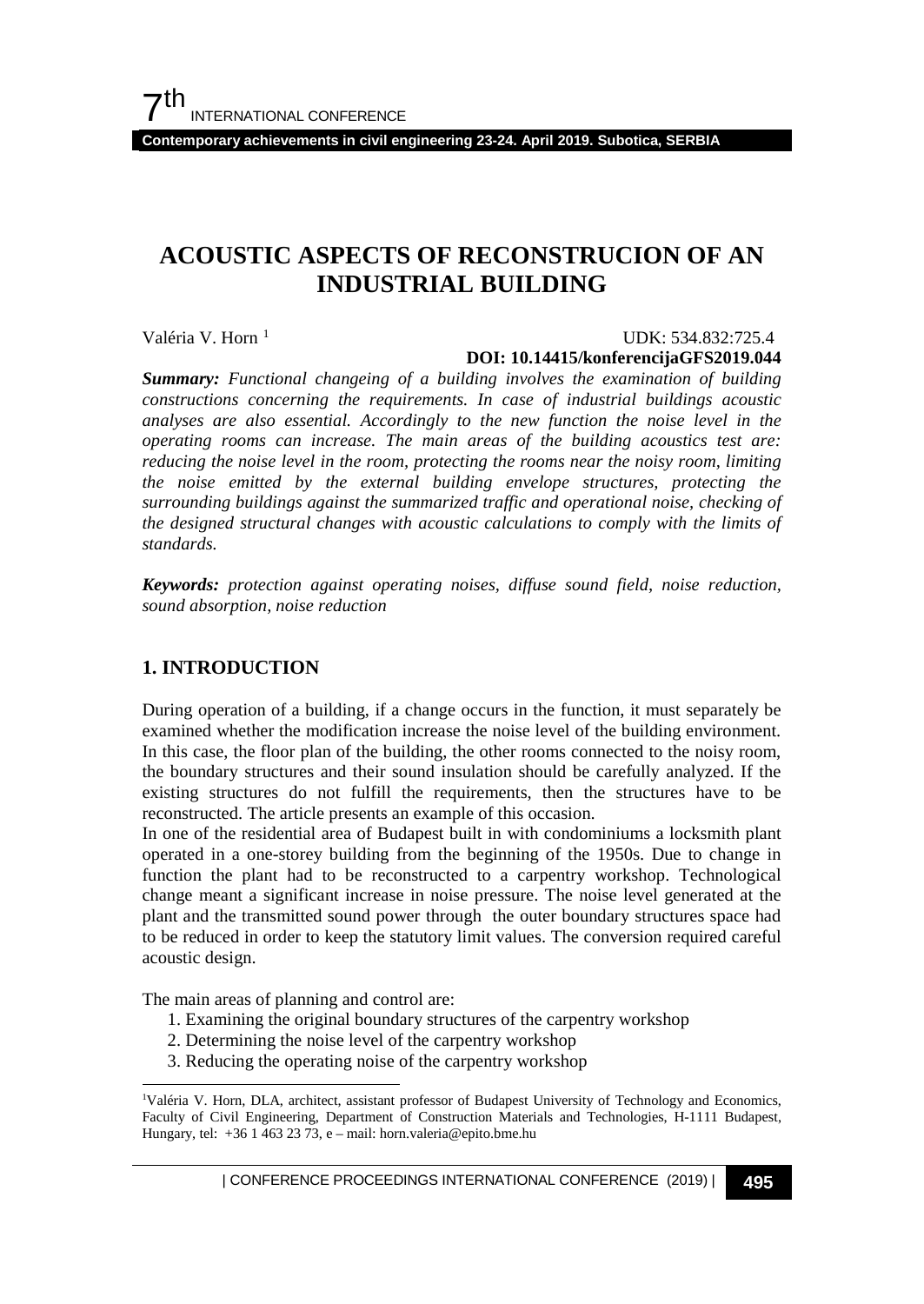#### **Савремена достигнућа у грађевинарству 23-24. април 2019. Суботица, СРБИЈА**

- 4. Sound insulation of the modified facade structure of the carpentry workshop
- 5. Protecting adjacent rooms
- 6. Examining the noise level outside the building Checking the noise load on the facade of a residential building across the street

## **2. ORIGINAL BOUNDARY STRUCTURES OF A CARPENTER'S WORKSHOP**

The workshop was established in a sceleton-frame building covered with thermal insulated aluminum barrel-voult structure. The area of the workshop is about  $140 \text{ m}^2$ , its clear height is nearly 4 m, the area of the neighboring hand work-room is 60  $m<sup>2</sup>$ . Near the carpentry workshop a hand work-room, warehouses and social rooms have been constructed and renovated. The building opens onto a U-shaped operating courtyard.

The facade wall of the carpenter's workshop were originally built of a double-layered channel-shape so-called kopolit profile glass, aluminum tilting windows and trapezoid plate cladding on the thermal insulated skirting.

On the one hand the interior space dividing structure is a 10 cm thick brick partition towards the dressing room of the factory and on the other hand a 30 cm thick aerated concrete wall towards the manual workshop and warehouse. An aluminum trapezoidal suspended ceiling was assembled above the workshop.

It can be stated that the sound insulation capacity and sound absorption of the original exterior space dividing structures is very small, therefore a new internal boundary had to be constructed. *(Fig.1.)*



*Fig. 1.* Detail of ground-plan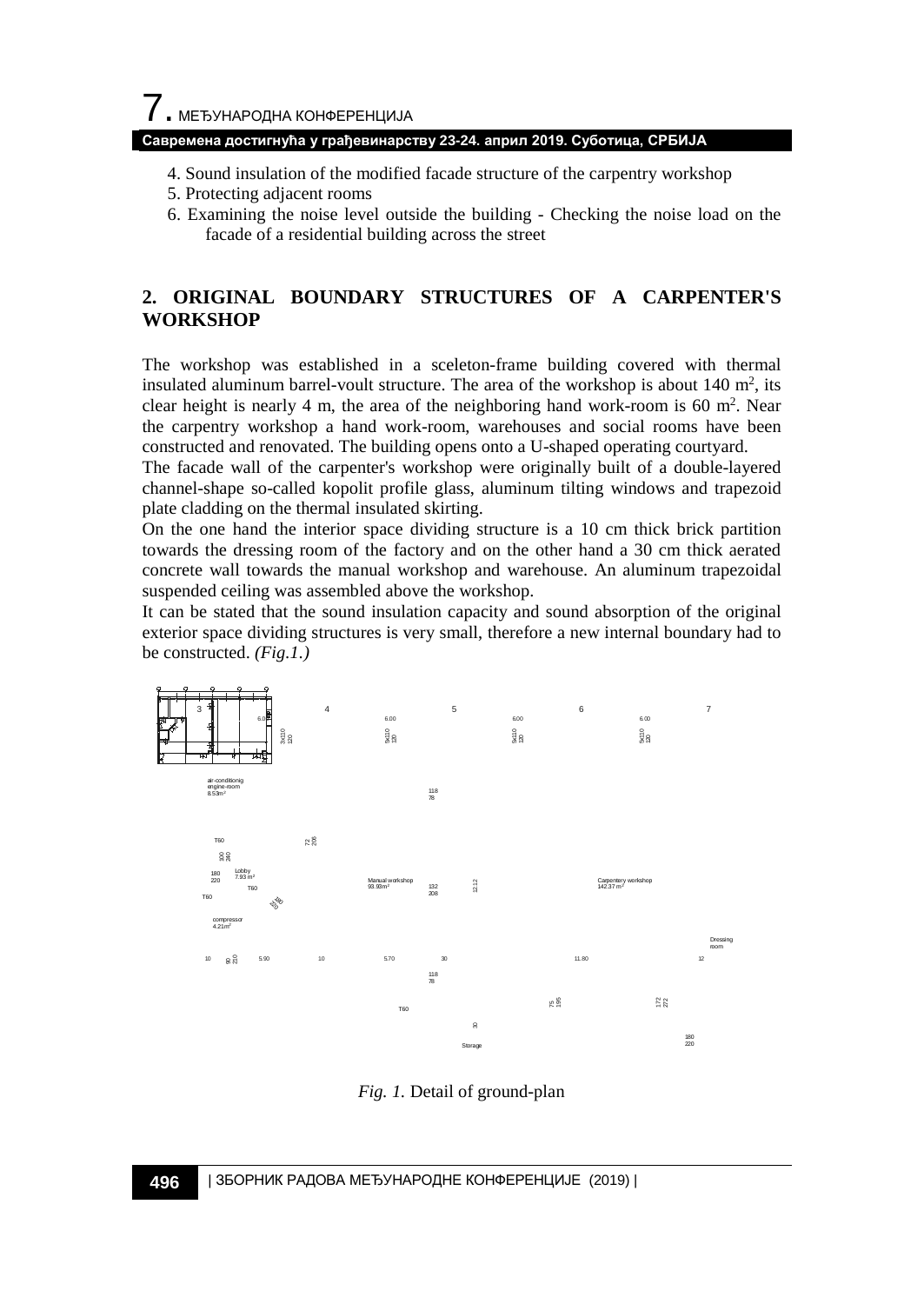**Contemporary achievements in civil engineering 23-24. April 2019. Subotica, SERBIA**

## **3. DETERMINING THE NOISE LEVEL OF A CARPENTER'S WORKSHOP**

The room of carpentry workshop has the largest noise level in the building. The workshop includes a band saw, two milling machines, a sliding panel saw, and a brush wheel grinder machine. Various machine replacements were investigated. The best of these arrangements was when the band saw is placed in the middle of the room. Another important aspect was the free circuity of the machines and ensuring of material handling.

The catalog data provided the A-weighted sound pressure level for the time of assessment for the machines. The sound pressure level of the band saw was determining, but the peak value of C-weighted sound pressure of one of the milling machine reached 130 dB. Moreover the sound pressure level of the band saw exceeds the noise exposure limit. It is not possible to reduce this level by building acoustic tools. The reduction was achieved with sound absorbing screens and canopies which were built above the machines.

In the carpenter's workshop, the resulting sound pressure levels were determined based on diffuse sound field approximation [1]. However, it had to be taken into account that noise is coming through the separating wall from the adjacent hand work-room:

$$
Lares = 10 * lg \left[ \sum_{i=1}^{n} 10^{0.1 * LWA, i} + 10^{0.1 * LWW} \right] + 10 * lg \left( \frac{4}{Ae} \right)
$$
 (1)

where the resulting  $L_{\text{Ares}}$  is the industrial noise (dB),  $L_{\text{WA},i}$  is the A-weighted sound pressure level corrected by the base noise of the machines ( $dB$ ),  $L_{Ww}$  is the transmitted noise through the wall of the hand work-room,  $A_e$  is the equivalent sound absorbing surface  $(m^2)$ :

$$
Ae = \sum_{1}^{n} \alpha i * Si \tag{2}
$$

where  $\Box_i$  is the sound absorption coefficient of the surface,  $S_i$  is the surface (m<sup>2</sup>) belongs to the standard [2].

In addition to the original boundary structures, the level of 97 dB would have significantly exceeded the limit of the resulting operational noise level given in the decree [3].

## **4. REDUCING THE OPERATING NOISE OF A CARPENTER'S WORKSHOP**

In the examination a diffuse acoustic model was taken, although the geometric dimensions of the workshop exceeded the size of diffuse spaces. However, due to the simultaneous use of machines, it was possible to use this acoustic model. Calculations were made for spatially changing (hall type) spaces and for different machine layouts,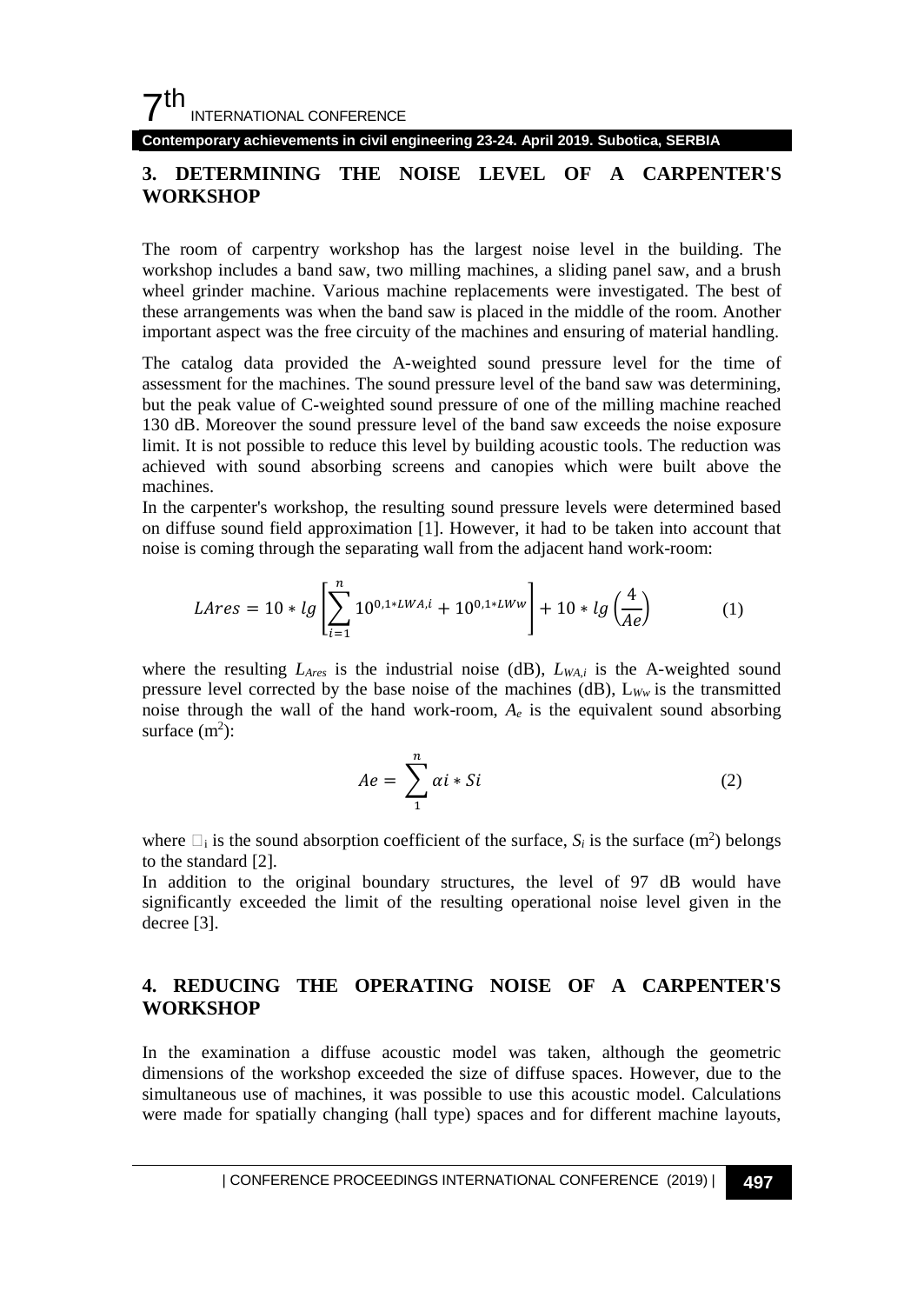7. МЕЂУНАРОДНА КОНФЕРЕНЦИЈА

#### **Савремена достигнућа у грађевинарству 23-24. април 2019. Суботица, СРБИЈА**

from which very similar but lower noise results were achieved. That's why the diffusive acoustic model has become definitive.

Based on this specification, the upper intervention limits [3] are for daily noise exposure level to 8 hours of work:  $L_{EX,8h} = 85 \text{ dB}(A).$ 

peak value for sound pressure (the highest value of the instantaneous sound pressure with a C-weighting filter):  $p_{peak}^{T}$   $\left| I_{max}^{T} \right| = 140$  Pa [137 dB(C)].

One of the design tasks is to reduce the noise level below the 85 dB (A) intervention limit. Long-term exposure to higher noise than this value leads to hearing impairment [4].

Noise reduction could be achieved by creating a new structure independent of the existing parts. The sound absorption of the inner surfaces had to be increased. Since the sound insulation of the original external spatial limiting structures is low, the new structure must also have a significant sound barrier characteristic, in other words the spatial limiting element has double function. The task was solved with mounted assembled structures.

#### Single sided assembled wall

A single sided wall with double gypsumboard cladding was constructed as a soundinsulating structure in front of the lightweight steel purlin structure. On the existing side walls 100-mm-ridge gauge steel frame were assembled with 50 mm thick soft glasswool filling ( $\rho = 16{\text -}20 \text{ kg/m}^3$ , specific flow resistance  $r = 6.5 \text{ kNs/m}^4$ ). This system is also constructed into the inner surfaces of the door opening.

The resulting soundproofing of the wall with the single sided assembled wall:

$$
Rres = R wall + \Delta R \tag{3}
$$

where  $R_{res}$  is the resulting sound reduction index,  $R_{wall}$  is the airborne sound insulation of the wall,  $\Delta R$  is the enhancement of the sound insulation of the single sided wall.

Horizontal ribs were placed on the gypsum plasterboard cladding of the single sided wall, with 5 cm thick, higher density ( $\rho = 40{\text -}50 \text{ kg/m}^3$ ) glasswool plates with white glass veil filling, which ensures sound absorption from the interior space. The lower part of the front wall was protected by a 3 mm thick perforated hardboard up to a height of 2 m  $(\alpha = 0.60; \Delta \text{Rw} = 15 \text{ dB}).$ 

#### Suspended ceiling

With the purlin system of the new structure the installation of suspended ceiling was easy. The plasterboard ceiling was fixed to suspended rods and had 5 cm soft glasswool  $(\rho = 16{\text -}20 \text{ kg/m}^3)$  filling, moreover a sound insulation improving FS-002S plate was inserted into the order of layer. PIRAMID FSP-35/70 sound absorbing polyurethane sheet was fixed to the bottom plane, which has excellent sound absorption at high frequencies ( $\alpha$  = 0.75; improvement in sound insulation is  $\Delta \text{Rw}$  = 15 dB).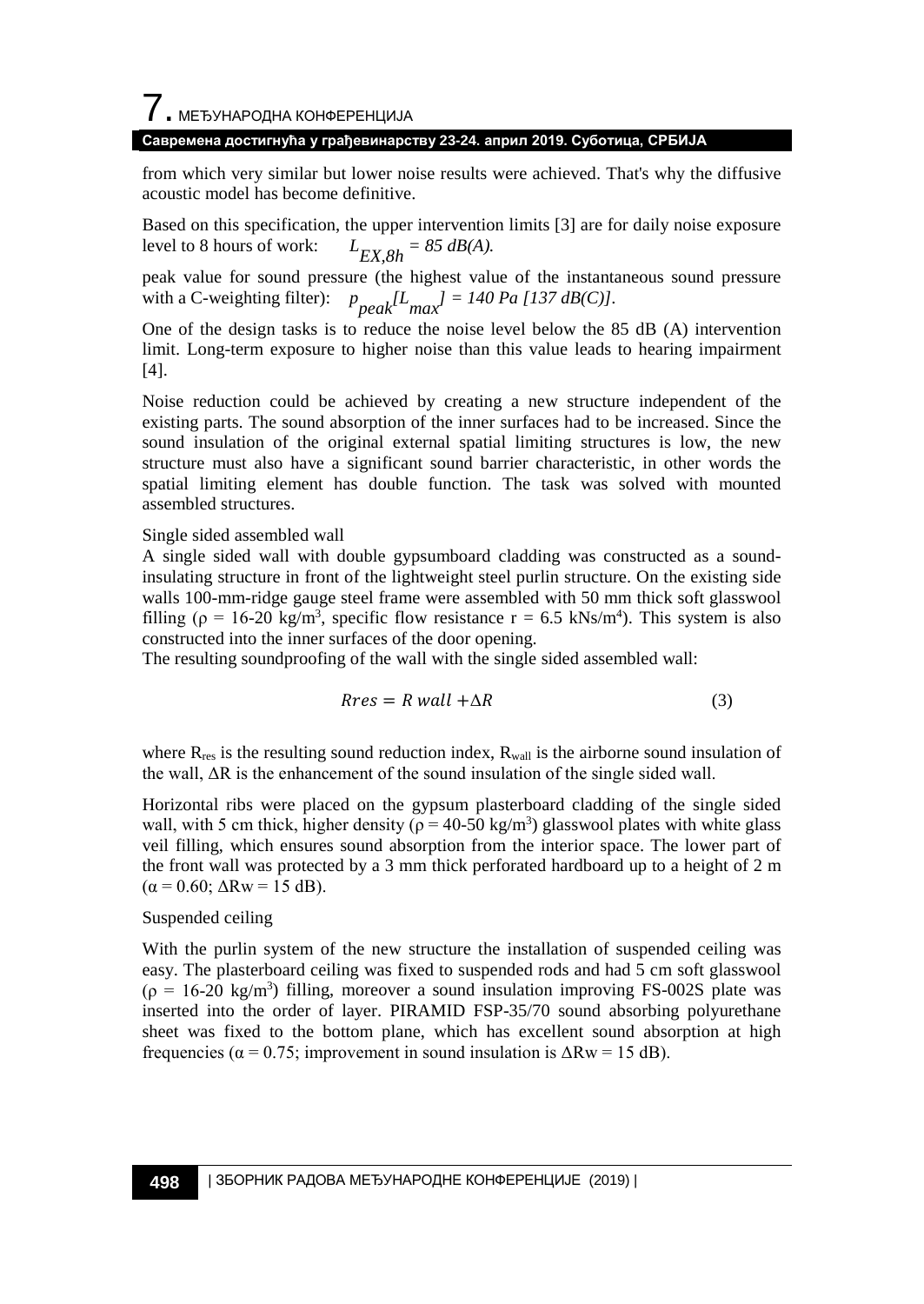## $\mathsf{\Sigma}^{\mathsf{th}}$ INTERNATIONAL CONFERENCE

### **Contemporary achievements in civil engineering 23-24. April 2019. Subotica, SERBIA**

#### Floor structure

The floor structure became floated. The existing substructure had to be demolished up to the plane of waterproofing. A 4 cm CDM-type vibration insulating plate layer was built on the top of the waterproofing. This floating layer was placed on the entire surface. Particular attention was required to carefully design the edges. A reinforced concrete screed was built above the floating layer, on which a resin gave the surface finish. *(Fig. 2-3.)*



*Fig. 2. Detail of modified ground-plan*

#### *Fig. 3. Modified sections*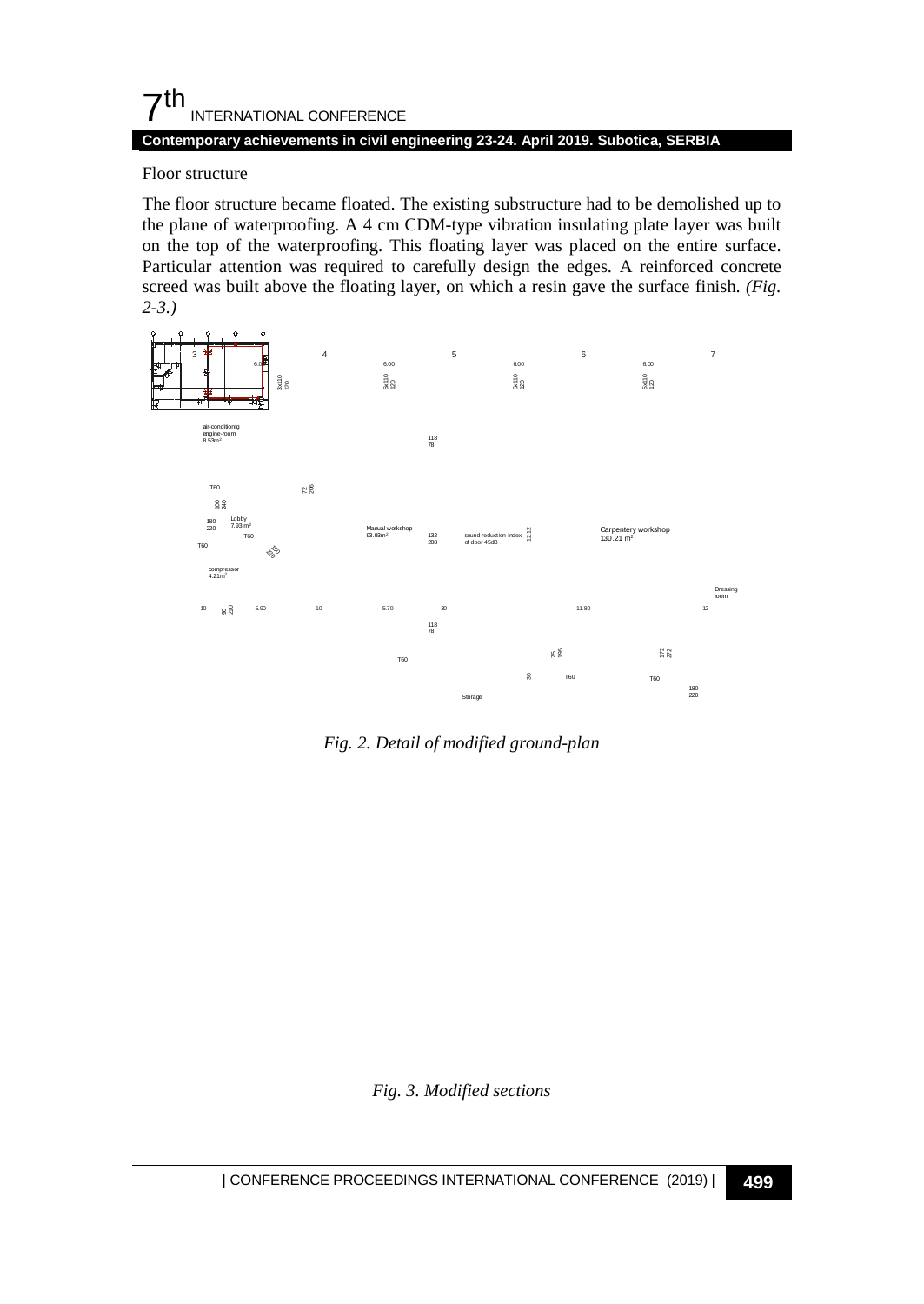#### **Савремена достигнућа у грађевинарству 23-24. април 2019. Суботица, СРБИЈА**

## **5. SOUND INSULATION OF THE MODIFIED FACADE STRUCTURE**

The original mounted façade had a very low Sound Reduction Index ( $R'w = 29$  dB). For this reason an assembled partition wall was built to improve the sound insulation. This was installed in front of the plane of reinforced concrete pillars with the 100-mm-ridge CW profiles which are covered on both sides with single-layer plasterboard and filled with 50 mm soft glasswool ( $p = 16-20 \text{ kg/m}^3$ ). The sound insulation of the structure is  $Rw = 49$  dB based on standard DIN 4109 [5].

In the partition wall windows had to be placed in the same arrangement as the facade windows. The windows fulfilled the requirements with moderate sound reduction index (R  $\geq$  37 dB). The division of the windows were kept the same as the existing. An opening window was installed at every intervals. In front of the profile glass facade a steel-framed plasterboard partition was assembled.

Thus, the resulting sound reduction index of the facade:

$$
Rres = 10 * lg \left[ \frac{Sf * 10^{0.1 * Rf} + Swin * 10^{0.1 * Rwin}}{Sf + Swin} \right]
$$
(4)

where  $S_f$  is a solid part of the facade,  $R_f$  is the Sound Reduction Index of the facade wall and the assembled wall together,  $S_{win}$  is the surface of the window,  $R_{win}$  is the Sound Reduction Index of the the original and the new window together.

Power level radiated through the facade to the plant:

$$
Lw = Lp - R' + 10 * \lg\left[\frac{S}{4}\right] + 2\tag{5}
$$

where  $L_p$  is the sound pressure level, R  $\prime$  is the in situ Sound Reduction Index of the facade, S is the surface of the facade wall of the workshop, and the  $+2$  factor is the factor increasing the in situ conditions [6].

#### **6. SAFETY OF ADJACENT ROOMS**

The carpenter workshop is neighbour with the dressing-room, the hand-held storage room and a handicraft workshop. The dressing room is only used before and after the start of the work, so it was not examined. There is no continuous work in the hand-held storage. However, there is working at the workshop at the same time as the carpenter workshop, so this room has to be protected from the sound insulation point of view.

The noise level is reduced through the facade to the other rooms facing the inner-court, it is about 10 dB.

There are many handheld machines in the manual workshop that are not very loud. Their overall noise performance can only be estimated. Therefore, during the design, the total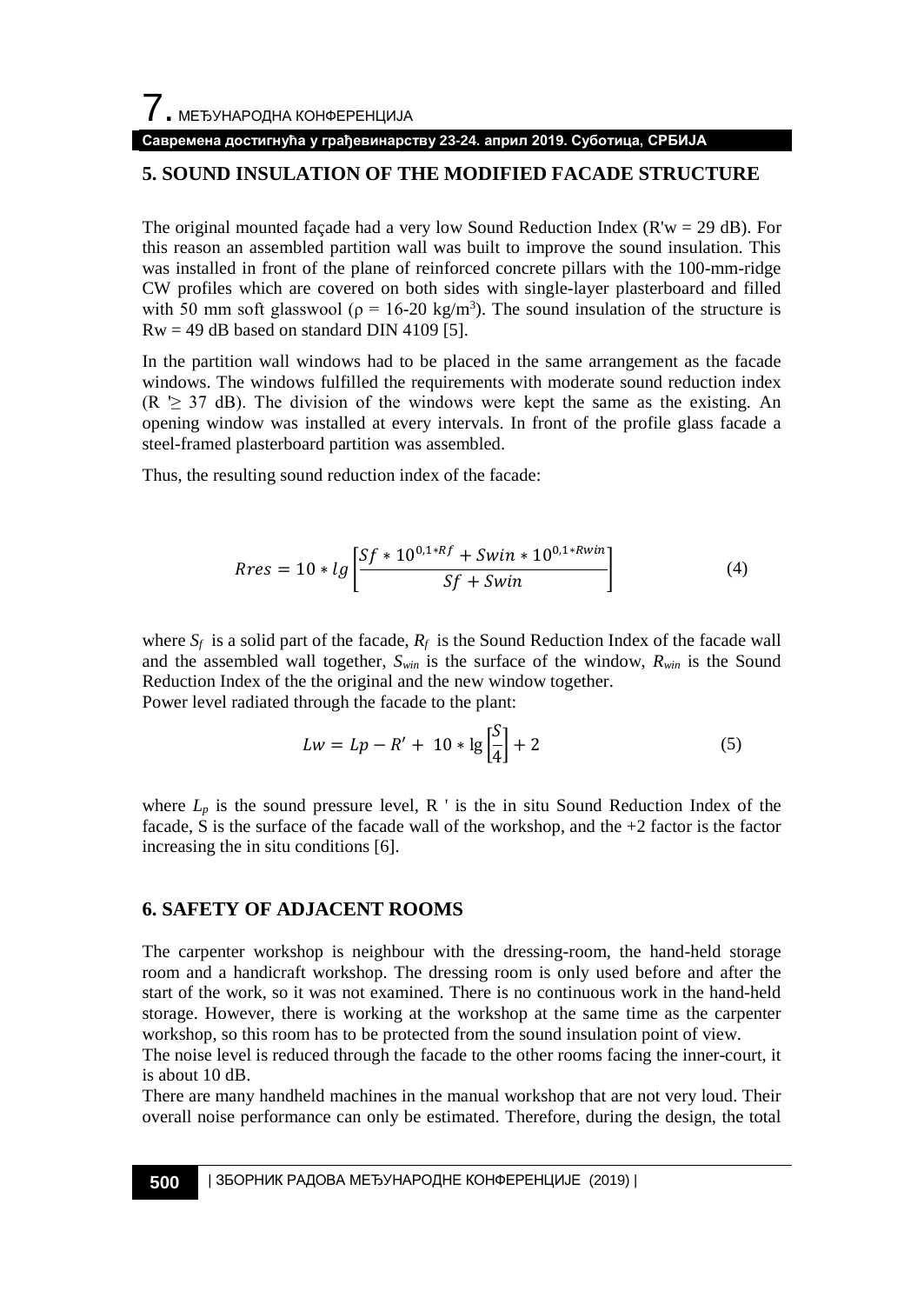## $7<sup>th</sup>$ INTERNATIONAL CONFERENCE

#### **Contemporary achievements in civil engineering 23-24. April 2019. Subotica, SERBIA**

power level was taken into account, that the sound power transmitted through the wall and the windows and the combined diffuse noise pressure level of the work here would be the permitted  $L_{EX, 8h} = 85$  dBA [3].

This room was also considered as a noise source with this 85 dBA value. With the control measures less was detected.

Between the rooms there is a 30 cm wide aerated concrete wall. It was necessary to replace the doors between the two rooms, because in the wall originally two wooden delivery windows and a door were built with a simple wooden structure. The delivery windows could not be terminated from a technological point of view. These are the weak points of the wall structure, that is why they had to be transformed with openable wings from both sides. Around the wings there is a rubber sealing profile. The double-leaf door was counted with a significant 45 dB sound reduction (Lignifer). A hollow rubber profile had to be fixed to the wing.

## **7. EXAMINATION OF THE NOISE LEVEL OUTSIDE THE BUILDING**

Limit values belonging to suburban area are taken into account. The District Noise and Vibration Protection Regulations do not contain any restrictions compared to National Regulations.

The noise load from industrial facilities and transport is limited by [7] as follows:

|                                             |   | Areas to be protected from noise   Limit value $(L_{TH})$ for the level of assessment $(L_{AM})$ ,<br>dB |                                |
|---------------------------------------------|---|----------------------------------------------------------------------------------------------------------|--------------------------------|
|                                             |   | daytime<br>6 a.m. $-22$ p.m.                                                                             | night time<br>22 p.m. - 6 a.m. |
| territories<br>Residential<br>suburban area | - | 50                                                                                                       | 40                             |

The noise load limits for traffic noise in the various areas to be protected are given in [7]:

| Areas to be protected from noise   | Limit value $(L_{TH})$ for the level of assessment $(L_{AM})$ , |                  |  |
|------------------------------------|-----------------------------------------------------------------|------------------|--|
|                                    | dB                                                              |                  |  |
|                                    | in closed areas between holiday homes, residential              |                  |  |
|                                    | buildings and public institutions; public areas                 |                  |  |
|                                    | designated for relaxation                                       |                  |  |
|                                    | daytime                                                         | night time       |  |
|                                    | 6 a.m. - 22 p.m.                                                | 22 p.m. - 6 a.m. |  |
| Residential<br>territories         |                                                                 |                  |  |
| suburban<br>area (small town,      | 55                                                              | 45               |  |
| suburban territories, countrylike, |                                                                 |                  |  |
| colonial)                          |                                                                 |                  |  |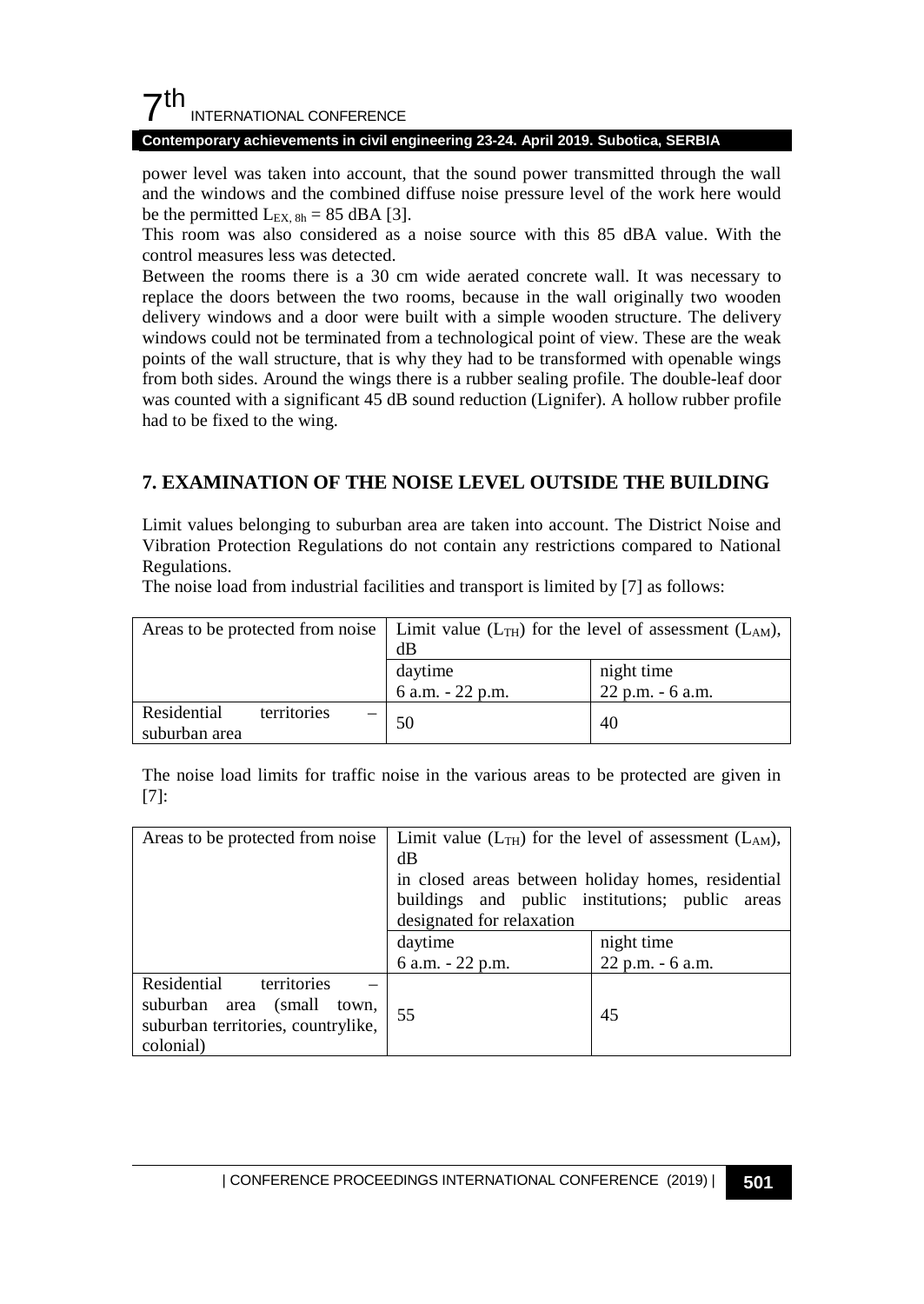# $\overline{\phantom{a}}$ . МЕЂУНАРОДНА КОНФЕРЕНЦИЈА

**Савремена достигнућа у грађевинарству 23-24. април 2019. Суботица, СРБИЈА**

The permissible daytime noise level in the area was the limit during the examination. The night-time noise level did not have to be taken into account, as the workshop is operating only in daytime, in one shift.

The carpenter workshop opens to a relatively deep, 12x30 m yard. Counting on the multiple reflections of the sound which goes through the façade, the courtyard was also calculated with diffuse sound approximation. Noise transmitted not only on the façade but also on the roof had to be taken into account during the determination of the resulting noise level. Conversely, from the roof plane of the building sound power is counted as spread in free space.

The nearest building to be protected is a two-storey residential building across the street. The distance between the workshop and the residential building is 17.8 m. *(Fig. 4.)* 



Street Factory yard Factory building Factory building Factory building **Carpentery** workshop Residential building

#### *Fig. 4 Site plan*

The sound pressure level was calculated with a distance-dependent approach at an assessment point 2 m from the facade of the residential building [8].

$$
Lp(r) = Lw - 20 * \lg r - 10 * \lg \theta \tag{6}
$$

where *r* is the distance of the test point from the spreading surface (m),  $\Theta = 2\pi$  (sr) is the radial solid angle. The building to be protected has an operating noise load transmitted on the facade and roof of the industrial building. At this point, the industrial noise level was 40.9 dB.

According to the noise map [9], [10], the traffic noise level in this area is 50 dB. Thus, the result of operational and traffic noise [11]:

$$
Lpr = 10 * lg10(0,1 * Lptr + 0,1 * Lpfac)
$$
 (7)